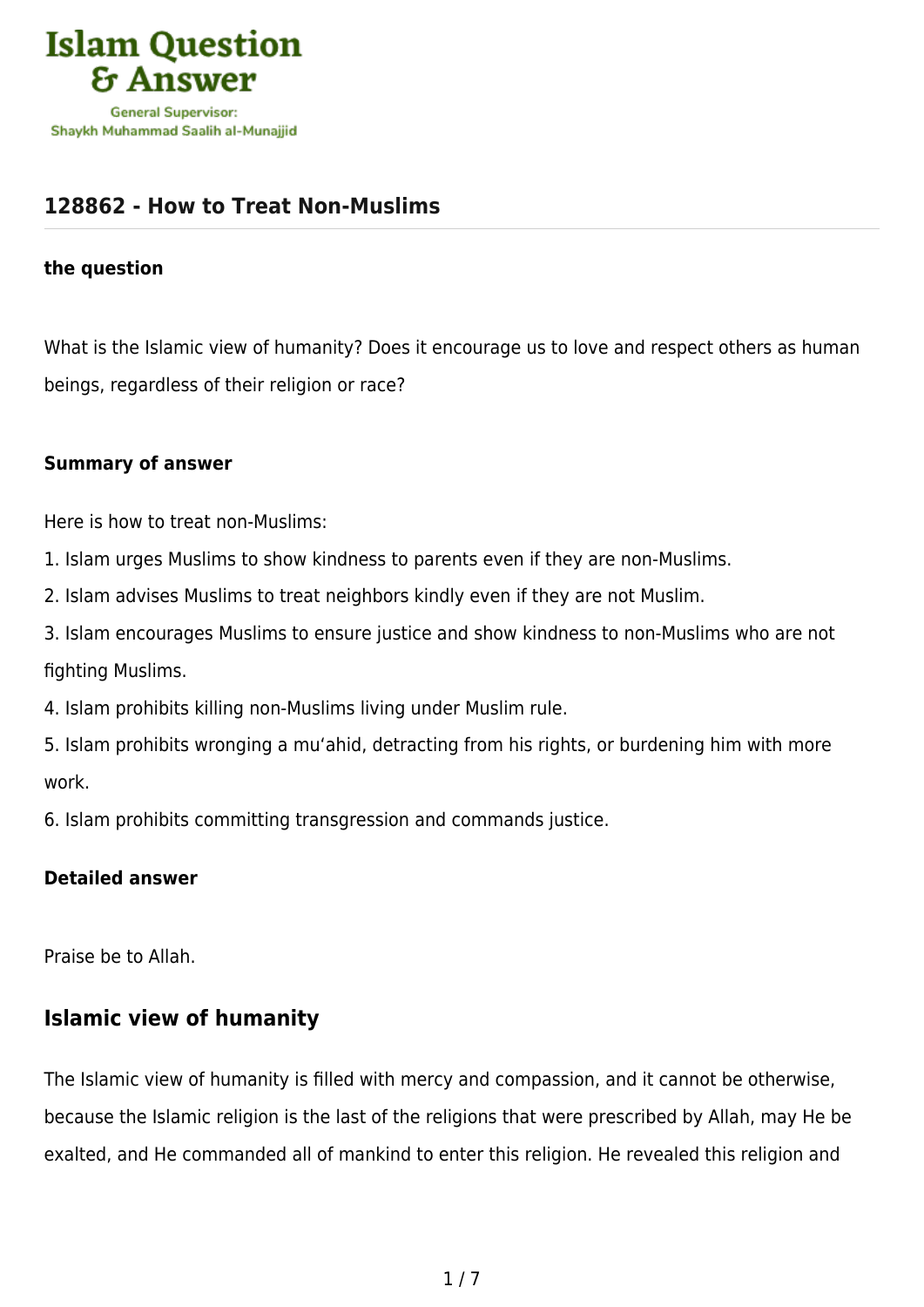

sent it down to the most compassionate of mankind, Muhammad (blessings and peace of Allah be upon him). This is confirmed in the Book of Allah, where He says (interpretation of the meaning):

**"And We have sent you (O Muhammad) not but as a mercy for the 'Alamin (mankind, jinns and all that exists)."** [al-Anbiya 21:107].

## **How to treat non-Muslims**

1- With regard to that, there are commands in the Quran and Sunnah to the Muslims, instructing them to call people to affirm the Oneness of Allah ([Tawhid](https://islamqa.com/en/answers/49030) ), and to offer their wealth, time and selves for that purpose.

This is only out of compassion and mercy towards all people, so as to save them from worshipping people and calling them to worship the Lord of all people; to save them from the constraints of this world and bring them to the abundance of this world and the Hereafter. Allah says (interpretation of the meaning):

# **"Let there be a group among you who call ˹others˺ to goodness, encourage what is good, and forbid what is evil—it is they who will be successful."** [Al `Imran 3:104]

2- [Showing kindness to parents](https://islamqa.com/en/answers/239930) even if they are non-Muslims and even if they (parents) were to try hard to keep their children away from Islam and tell them to associate others with Allah and to disbelieve. Concerning that Allah, may He be exalted, says (interpretation of the meaning):

**"And We have enjoined on man (to be dutiful and good) to his parents. His mother bore him in weakness and hardship upon weakness and hardship, and his weaning is in two years; give thanks to Me and to your parents, unto Me is the final destination.**

**But if they (both) strive with you to make you join in worship with Me others that of which you have no knowledge, then obey them not, but behave with them in the world**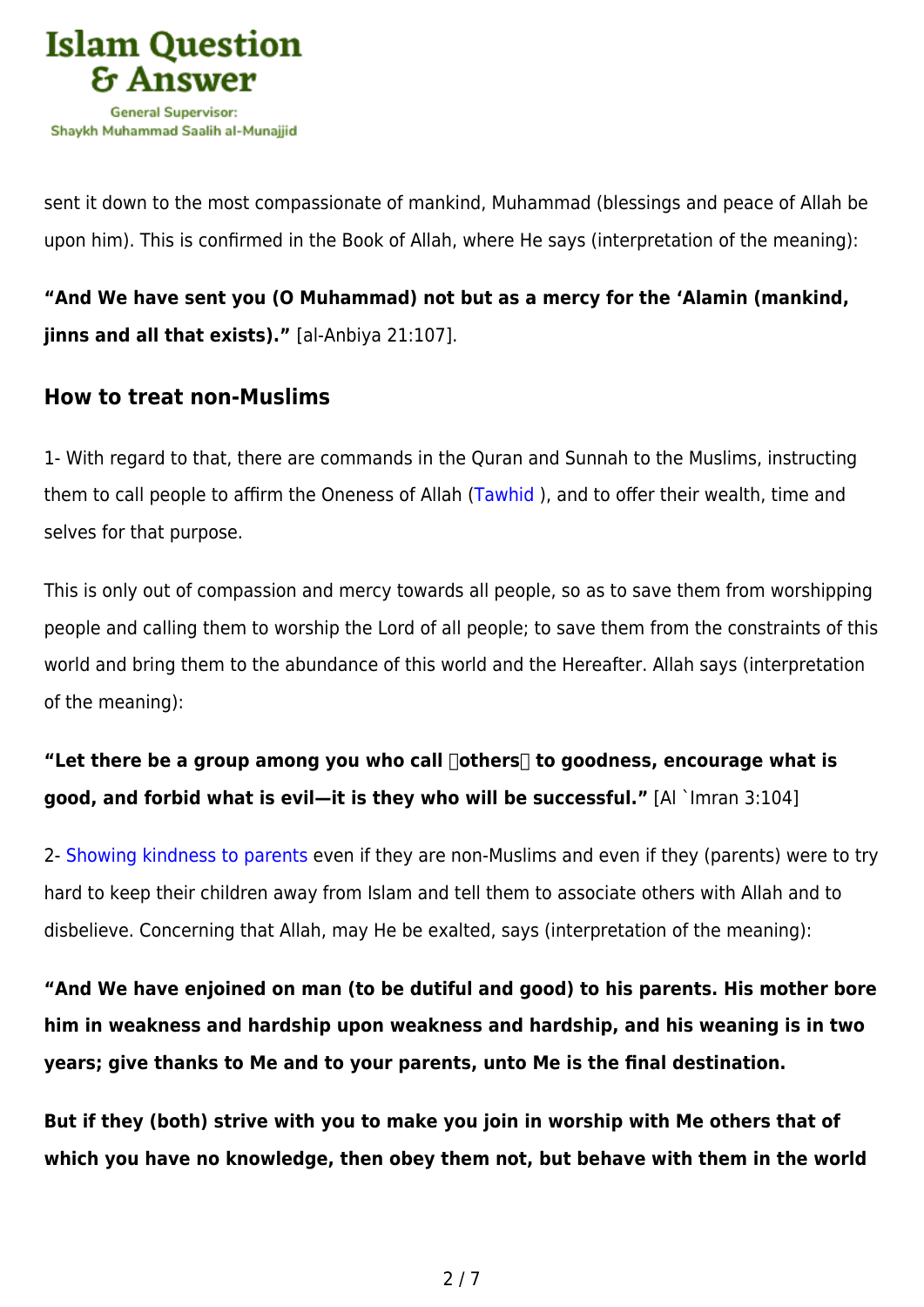

**kindly, and follow the path of him who turns to Me in repentance and in obedience. Then to Me will be your return, and I shall tell you what you used to do."** [Luqman 31:14-15]

2- Islam advises us to [treat neighbours kindly](https://islamqa.com/en/answers/109199), even if they are not Muslim. Allah says (interpretation of the meaning):

"Worship Allah nalone and associate none with Him. And be kind to parents, relatives, orphans, the poor, near and distant neighbours, close friends,  $\Box$ needy $\Box$  travellers, and those  $\Box$ bondspeople $\Box$ in your possession. Surely Allah does not like whoever is arrogant, boastful." (An-Nisa' 4:36)

Al-Qurtubi (may Allah have mercy on him) said:

I say: based on that, kind treatment of neighbours is enjoined and is recommended, whether they are Muslim or not. And this is the right thing to do. Kind treatment may be in the sense of helping or it may be in the sense of being kind, refraining from annoyance and standing by them. Al-Bukhari narrated from 'Aishah that the Prophet (blessings and peace of Allah be upon him) said: "Jibril kept urging me to treat neighbours kindly until I thought that he would make them heirs." And it was narrated from Abu Shurayh that the Prophet (blessings and peace of Allah be upon him) said: "By Allah, he does not believe; by Allah, he does not believe; by Allah, he does not believe." It was said: O Messenger of Allah, who is that? He said: "The one whose neighbour is not safe from his annoyance." This is general in meaning and applies to all neighbours, and the Prophet (blessings and peace of Allah be upon him) affirmed that the neighbour should not be annoyed by swearing three times and stating that the one who annoys his neighbour is not a believer in the complete sense. So the believer should avoid annoying his neighbour and refrain from doing what Allah and His Messenger have forbidden; he should strive to do that which pleases Him and encourage others to do likewise.

4- Ensuring justice and showing kindness to non-Muslims who are not fighting Muslims.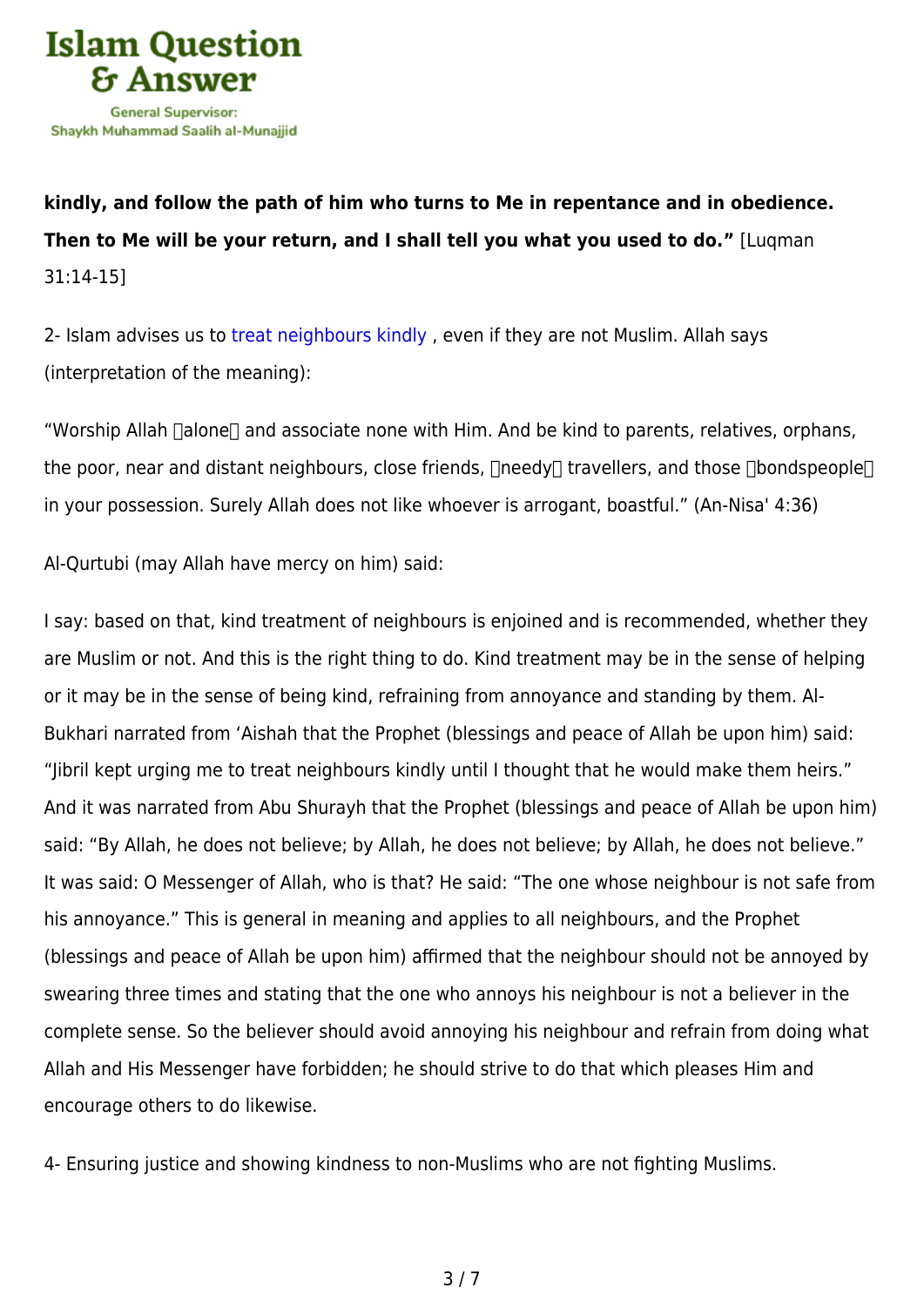

Concerning that Allah, may He be exalted, says (interpretation of the meaning):

**"Allah does not forbid you to deal justly and kindly with those who fought not against you on account of religion and did not drive you out of your homes. Verily, Allah loves those who deal with equity."** [al-Mumtahanah 60:8]

"In other words, Allah does not forbid you to be kind, uphold ties, return favours and be fair towards the mushrikeen (polytheists), whether they are relatives and others, so long as they are not fighting you because of your religion or seeking to drive you out of your homes.

So there is nothing wrong with you upholding ties with them, because upholding ties with them in this case does not involve anything that may lead to negative consequences." (Tafsir al-Sa'di, p. 856)

5- Islam prohibits killing non-Muslims living under Muslim rule.

It was narrated from 'Abdullah ibn 'Amr (may Allah be pleased with him) that the Prophet (blessings and peace of Allah be upon him) said: "Whoever kills a mu'ahid (a non-Muslim living under Muslim rule) will not smell the fragrance of Paradise, although its fragrance may be detected from a distance of forty years." Narrated by al-Bukhari, 2995

"What is meant is one who has a deal with the Muslims, whether that is by paying jizyah or a peace treaty with the Muslim ruler or a guarantee of safety from a Muslim." (Fath al-Bari by Ibn Hajar, 12:259)

6- Islam prohibits wronging a mu'ahid, detracting from his rights, or burdening him with more work.

There is a hadith that speaks of that. The Messenger of Allah (blessings and peace of Allah be upon him) said: "If anyone wrongs a mu'ahid, detracts from his rights, burdens him with more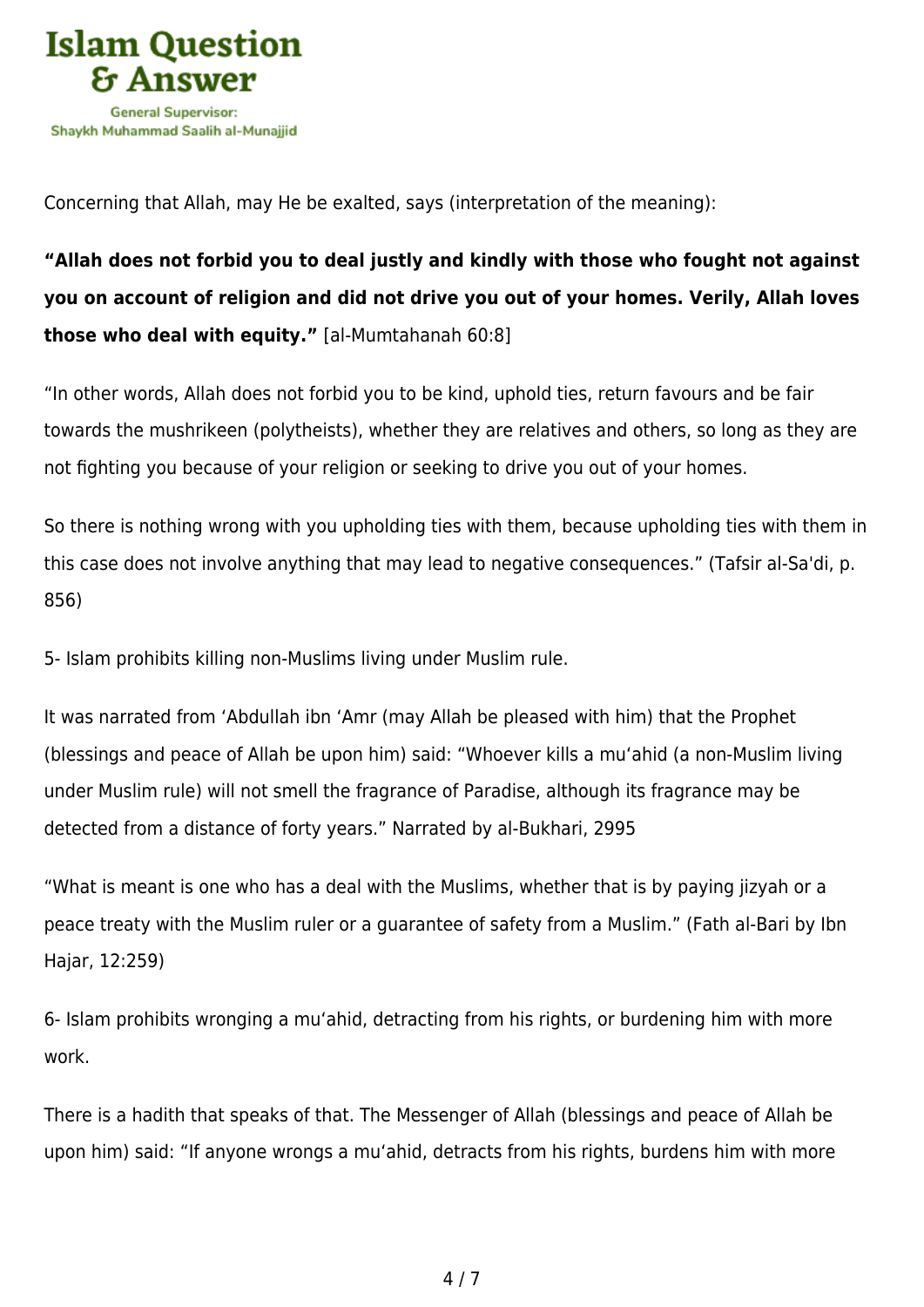

work than he is able to do or takes something from him without his consent, I will plead for him (the mu'ahid) on the Day of Resurrection." Narrated by Abu Dawud, 3052; classed as sahih by al-Albani in Saheeh Abi Dawud.

"If any non-Muslim come to our country for work or business, and has permission (from the authorities), he is either a mu'ahid (one who has a treaty with the Muslims) or a mustamin (one who has been granted security by the Muslims). So it is not permissible to transgress against him. It is proven that the Prophet (blessings and peace of Allah be upon him) said: "Whoever kills a mu'ahid will not smell the fragrance of Paradise." We are Muslims who submit to the command of Allah, may He be glorified and exalted, and we respect those whom Islam instructs us to respect of those who have treaties and guarantees of security. Whoever transgresses against them has misrepresented Islam and has given Islam an image of terrorism, treachery and betrayal. The one who adheres to the rulings of Islam and respects treaties and covenants is one for whom it is hoped that he will do well and succeed." (Fatawa Ibn Uthaymin, 15:493)

7- Islam prohibits committing transgression and commands justice.

Concerning that Allah, may He be exalted, says (interpretation of the meaning):

**"and let not the hatred of some people in (once) stopping you from Al-Masjid al-Haram (at Makkah) lead you to transgression (and hostility on your part)."** [al-Maidah 5:2]

**"and let not the enmity and hatred of others make you avoid justice. Be just: that is nearer to piety."** [al-Maidah 5:8].

"Look at what these verses contain of noble characteristics and the command to respond to the one who disobeys Allah concerning you by obeying Allah concerning him." (Adwa al-Bayan by Al-Shinqiti 3:50)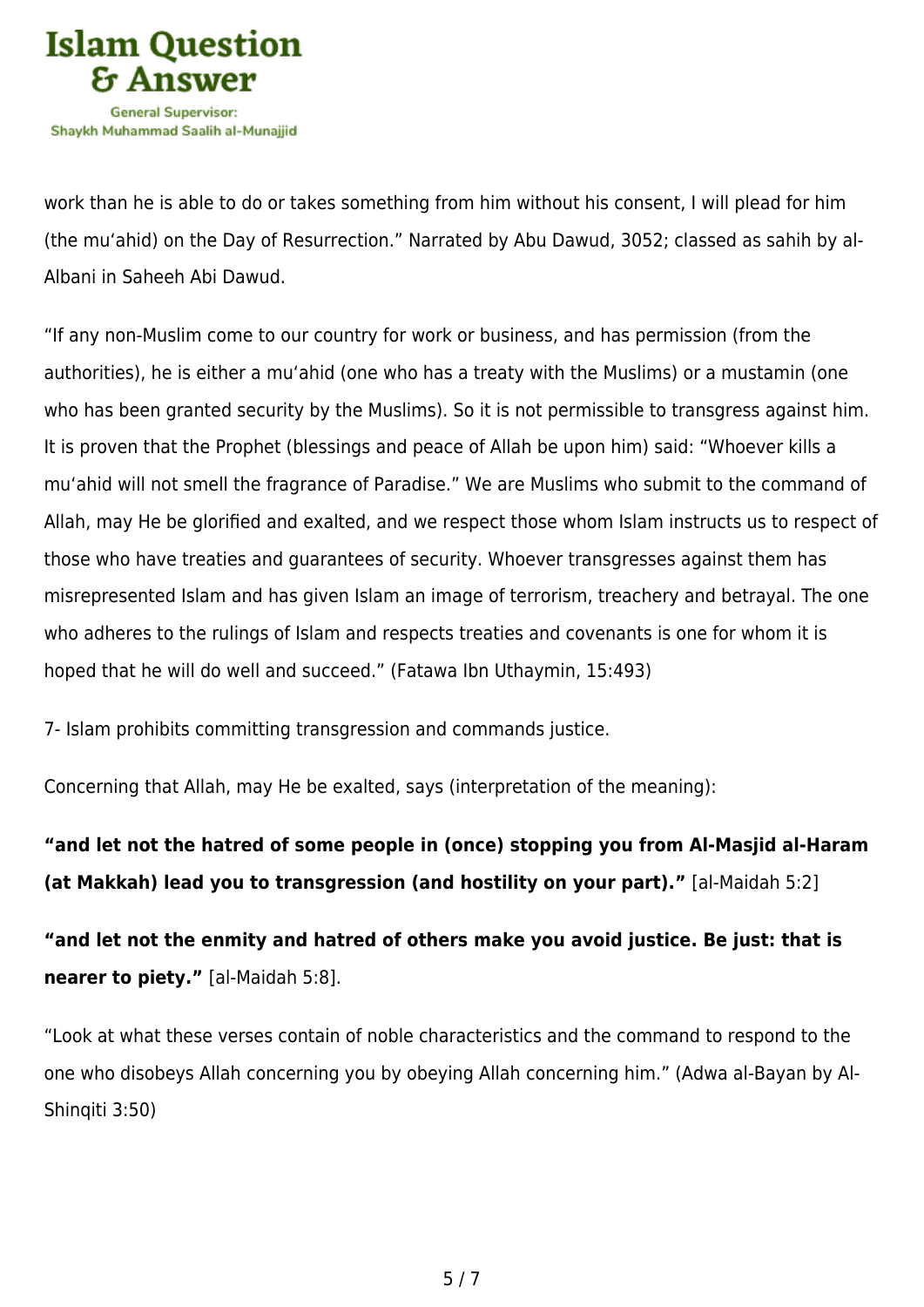

# **Facts about Islam**

However, in addition to what has been stated above, it is essential to confirm some important points:

1- There is no comparison whatsoever between what this world has seen the "non-Muslims" do and what the Muslims have done. The two World Wars in which 70 million people were killed were "Christian" wars.

2- Then there is the occupation of Muslim lands and the exploitation of their resources, which was and still is happening at the hands of "non-Muslims" of all religions. This should be borne in mind when speaking of the Islamic view of humanity and of love and compassion. Fair-minded historians should compare the Islamic conquests of other lands with the Crusades, for example, and what happened in each case. They will see a clear difference between compassion and cruelty, love and hatred, life and death.

3- What was mentioned above about Islam and how it regards non-Muslims, and what was mentioned about rulings is the highest level of love, compassion and mercy. However, that does not mean that we should neglect some rulings that some ignorant people want us to neglect.

For example:

1- In Islam it is forbidden to love non-Muslims and take them as close (intimate) friends. Anyone who has common sense can distinguish between kindness, fairness, compassion and mercy, on the one hand, which we have been enjoined to show towards a non-Muslim who is not in a state of war with us, and love on the other hand, which we are not allowed to feel towards disbelievers because of their disbelief in Allah, the Lord of the Worlds, and because of their not being Muslims.

2- It is not permissible for us to give our daughters, sisters and other womenfolk in marriage to any non-Muslim, no matter what his religion is, whereas it is permissible for us (Muslim men) to